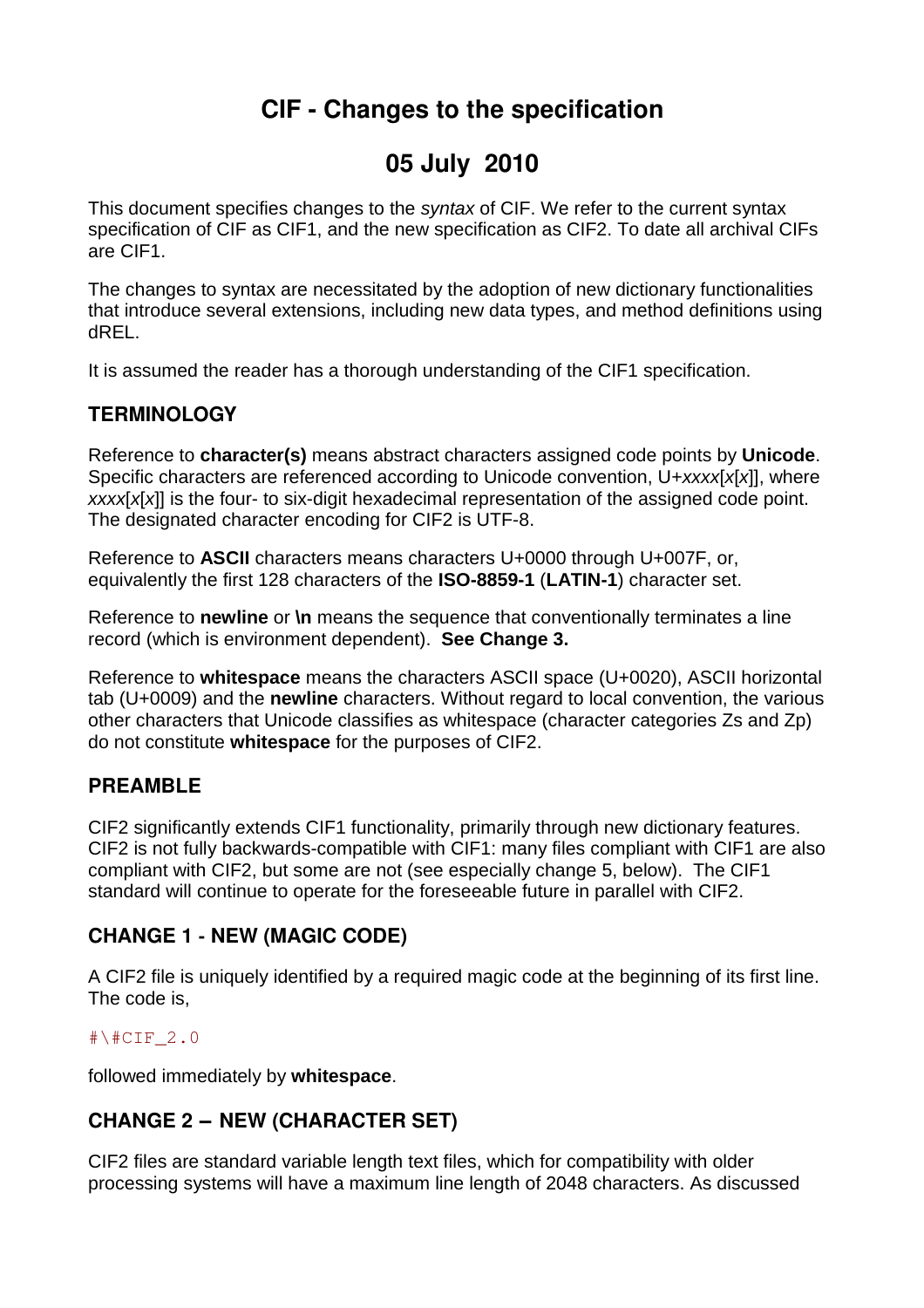above and below, however, there are some restrictions on the character set for token delimiters, separators and data names.

In keeping with XML restrictions we allow the characters

U+0009 U+000A U+000D U+0020 – U+007E  $U+00A0 - U+D7FF$  $U+E000 - U+FDCF$ U+FDF0 U+FFFD U+10000 U+10FFFD

In addition, character U+FEFF and characters U+xFFFE or U+xFFFF where x is any hexadecimal digit are disallowed. Unicode reserves the code points E000 – F8FF for private use. The IUCr and only the IUCr may specify what characters are assigned to these code points in the context of CIF2.

*Reasoning: There is growing demand for the wider character set afforded by Unicode to be made available in applications, especially those where internationalisation is an issue.*

## **CHANGE 3 – RESTRICTION**

#### **Treatment of Newline**

CIF2 processors are *required* to treat <U+000A>, <U+000D> and <U+000D><U+000A> as **newline** characters, by normalising them to <U+000A> on read. No other characters or character sequences may represent **newline**. In particular, CIF2 processors should not interpret the Unicode characters U+2028 (line separator) or U+2029 (paragraph separator) as **newline**.

### **CHANGE 4 DEFINITION ‒**

#### **Character set for** *data names***.**

In CIF2 the tags referred to as data names are composed of characters from the allowed set above, excluding a whitespace, since this terminates data name string. A data name begins with an **ASCII** \_ and may be followed by any number of characters within the 2048 character restriction.

All data names in a **valid** CIF must be defined in a CIF dictionary referenced implicitly or explicitly by the CIF, and the DDLs in which such dictionaries are written may place additional restrictions on the data names that can be defined. For example, data names defined in a DDLm dictionary must match the regular expression  $[A-Za-z0-9]$ .  $]+$  (the .is the explicit **ASCII** period character).

Note: In CIF2, as with CIF1, there is no explicit meaning to the sequence of characters, or the placement of or . in the data name. The separation of the category and attribute in a data name by a period (.) is purely a convention.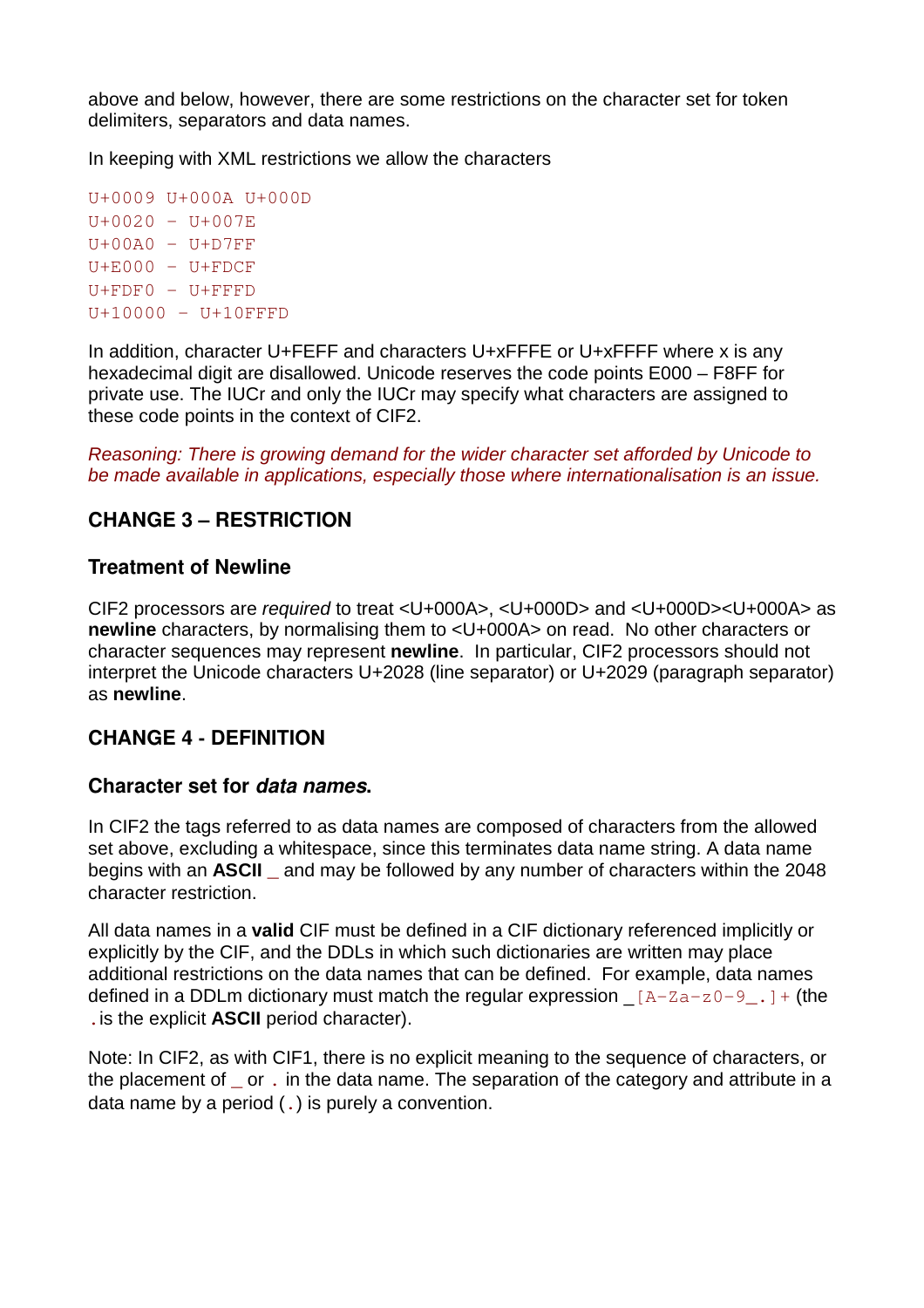## **CHANGE 5 RESTRICTION ‒**

#### **Whitespace-delimited** *data values***.**

A data value in CIF2 may be a whitespace delimited string of allowed characters.

The first character of a whitespace delimited string cannot be any of the ASCII characters "  $\frac{1}{2}$   $\frac{1}{2}$   $\frac{1}{2}$   $\frac{1}{2}$  and the terminal character cannot be  $\frac{1}{2}$  or  $\frac{1}{2}$ , since these have special meaning. STAR keywords may not appear as whitespace delimited strings:  $loop$ global\_ save\_\* stop\_ data\_\* (case insensitive), where \* refers to zero or more characters.

*Reasoning: The above exclusions are required for CIF2 syntax to be unambiguous.*

## **CHANGE 6 ‒ RESTRICTION**

#### **Delimited strings.**

The delimited strings accepted in CIF2 are,

(1) A string delimited by ASCII single-quotes('). The string is initiated by an ASCII singlequote, can consist of allowed characters excluding the newline, and is terminated by the first subsequent ASCII single-quote. **Clearly, the string within cannot contain ASCII single-quote characters.**

CIF2 does not specify any interpretation of the contents of the string. For example

loop \_\_ author.family \_name 'Harris' 'Gr\"uber'

As far as CIF2 is concerned, the string values are  $\text{Harris}$  and  $\text{Gr}\setminus\text{"uber}$ ; handling of any elide characters is left to the calling application.

(2) A string delimited by ASCII double quotes ("). The string is initiated by an ASCII double-quote, can consist of allowed characters excluding the newline, and is terminated by the first subsequent ASCII double-quote. **Clearly, the string within cannot contain ASCII double-quote characters.**

CIF2 does not specify any interpretation of the contents of the string. For example

\_quote.literal "He said, 'We're going in circles'"

The string value is He said, 'We're going in circles', including the embedded single-quotes.

(3) A string delimited by ASCII newline semi-colon( $\ln$ ;). The string is initiated by an ASCII newline semi-colon sequence, consists of any of the allowed characters, and is terminated by the first subsequent ASCII newline semi-colon sequence. **Clearly, the strings within cannot contain an ASCII newline semi-colon sequence.**

CIF2 does not specify any interpretation of the contents of the string. For example

```
_recipe.ingredients
;Sugar
Flour
```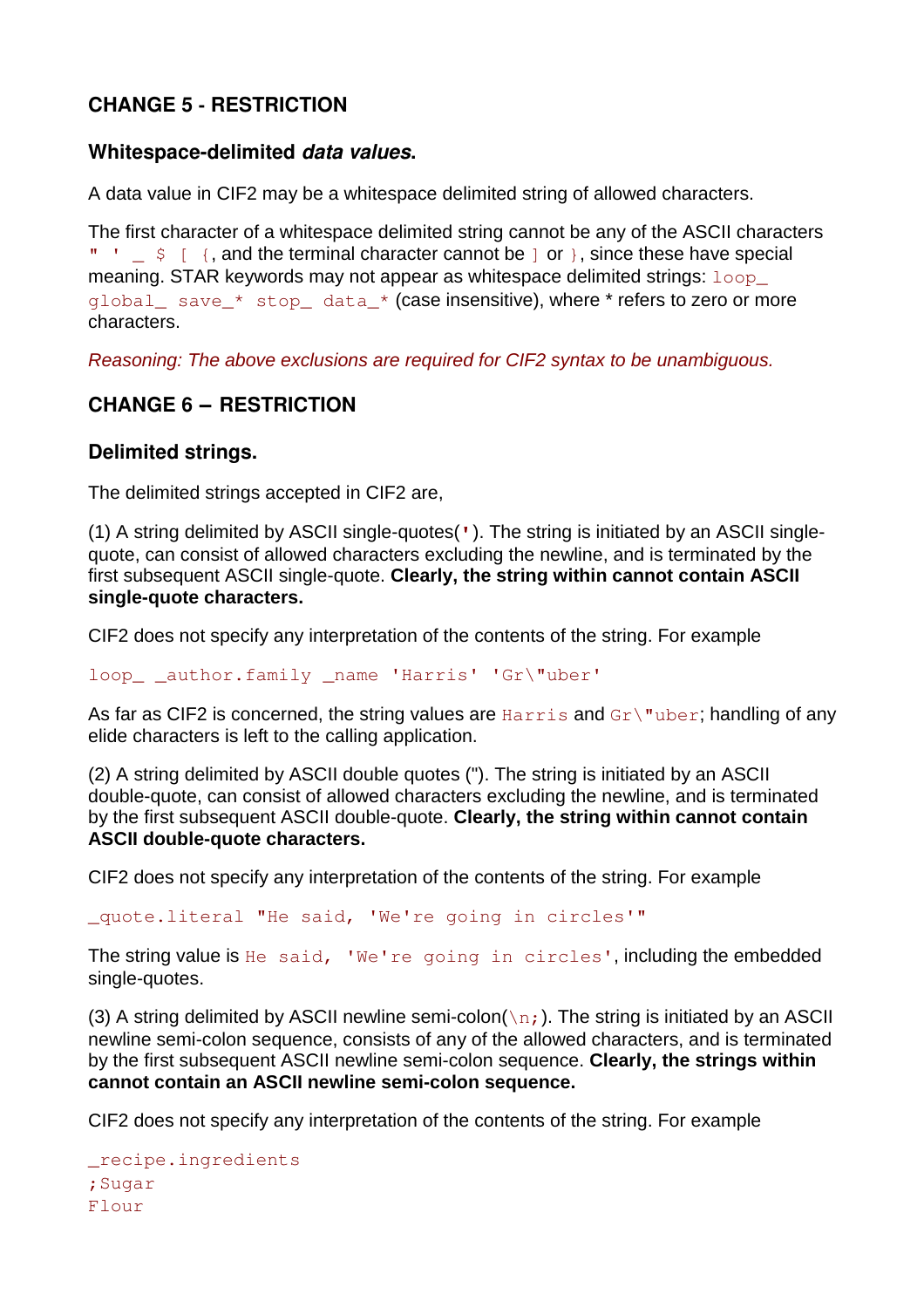Butter

;

The string value is  $\text{Sugar\nFlour\nButter}$ , where  $\ln$  is the literal newline sequence.

With respect to changes 7, 8, and 9, the newline in the opening delimiter is considered to separate a delimited string of this kind from the preceding syntax element.

#### **CHANGE 7 ‒ NEW**

#### **Triple-quote delimited strings.**

The ASCII """ sequence (alternatively ASCII ''') delimits the beginning of a string that may contain any printable character and whitespace and is terminated by the first subsequent """ sequence (alternatively "'). CIF2 does not specify any interpretation of the contents of the string. The string can contain separable " and "" characters, (alternatively ' and ''). **Clearly, the string within cannot contain an ASCII """ (or alternatively ASCII ''')**.

For example

"""He said "His name is O'Hearly".""" '''In {\bf \TeX} the accents are \' and \".'''

The string values are, He said "His name is O'Hearly". and In  $\{\bf bf \ \text{X}\}$ the accents are  $\vee$  and  $\vee$ ".. No interpretation of any elides is undertaken; this is the responsibility of the calling application. The triple quote string supports embedded newlines, which are considered part of the string.

#### **CHANGE 8 ‒ NEW**

#### **List data type.**

The ASCII square bracket ([]) is accepted in STAR for delimiting the List compound data type. A List is an ordered sequence of values. A data value of type List is initiated by an ASCII left square bracket([) and terminated by the pair-matching ASCII right square bracket  $(1)$ . The List elements are separated from each other by whitespace. For example

loop\_ \_colour\_name \_colour\_value\_rgb red [1 0 0] green [0 1 0]

The elements of a List can be any CIF2 data values, and hence it is a recursive data type. For example

\_refln.hklFoFc [[1 3 4] 23.32(9) 22.97(11)]

Since List elements are whitespace separated (and may include  $\ln$ ; -delimited strings), a List can span more than one physical line. For example

 $refln.hklFoFc$  [[1 3 -4] 23.32(9) 22.97(11)]